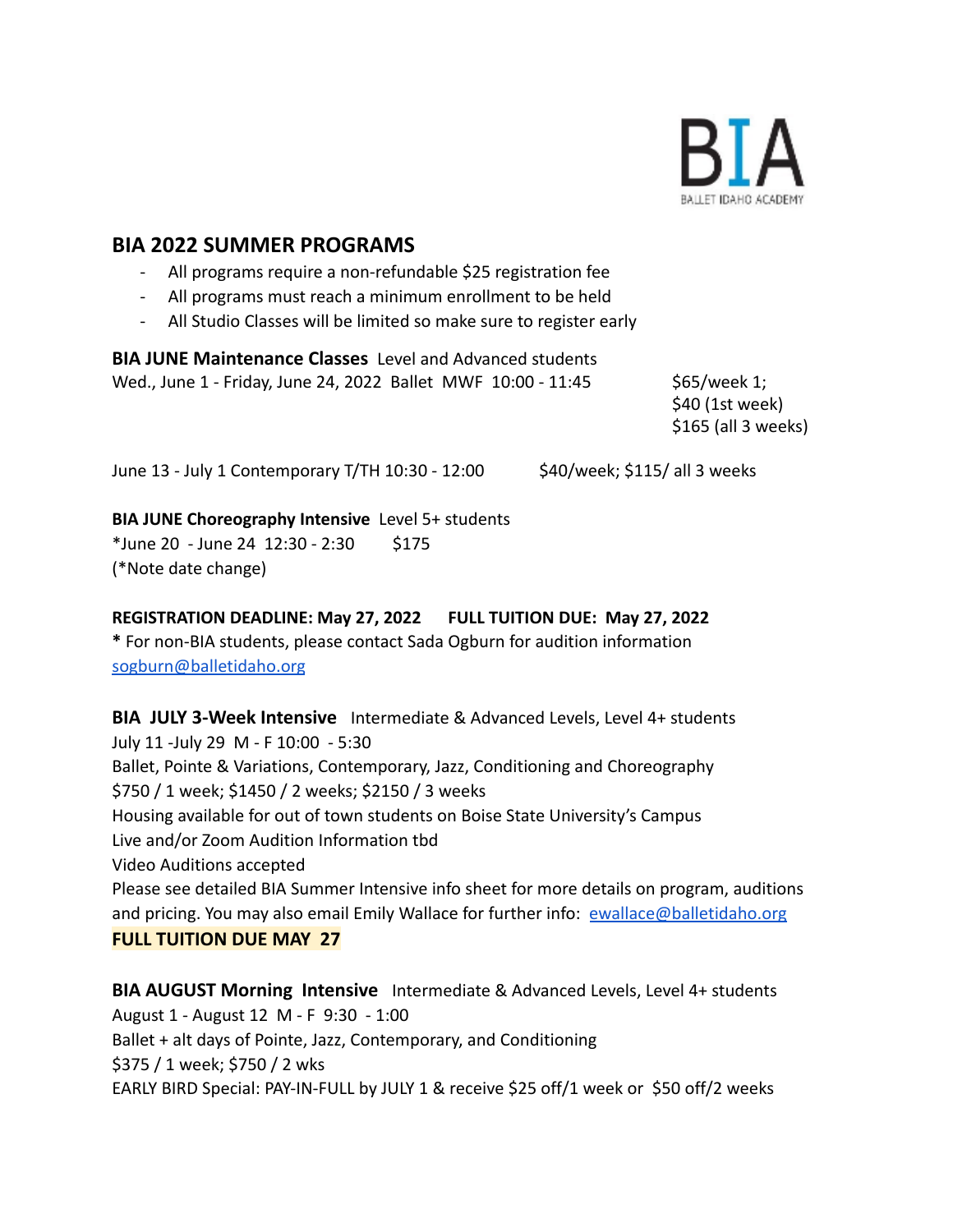\$175 Optional Repertory class special: August 1 - August 5 M - F 2:30 - 4:30 **REGISTRATION DEADLINE: JULY 1, 2022 FULL TUITION DUE: JULY 15, 2022 Summer Ballet Course (SBC)** \*designed for current Ballet 1, Ballet 2 & Ballet 3 students Session 1 - Ballet Level 1 & 2 Session 2 - Ballet Level 3 Ages 7 – 12, advanced beginner and low Intermediate levels 4-week course July 6 – July 29 T/TH 3:30 – 5:00 \$190.00 EARLY BIRD Special: PAY-IN-FULL by JUNE 1 & receive \$25 off **REGISTRATION & FULL TUITION DUE: JUNE 1, 2022**

**Ballet 1 Summer Camps** \*designed for current Ballet 1 students JUNE SESSION: June  $13 -$  June  $17 \quad 1:30 - 3:00$  \$175 EARLY BIRD Special: PAY-IN-FULL by MAY 1 & receive \$25 off **REGISTRATION / TUITION DEADLINE: FULL TUITION DUE: JUNE 1, 2022**

JULY SESSION: July  $11 -$  July  $15 \quad 1:30 - 3:00 \quad 5175$ EARLY BIRD Special: PAY-IN-FULL by JUNE 1 & receive \$25 off **REGISTRATION DEADLINE: JUNE 15, 2022 FULL TUITION DUE: JULY 1, 2021**

\$300 (June & July camps) EARLY BIRD Special: PAY-IN-FULL by JUNE 1 & receive \$25 off **REGISTRATION DEADLINE: JUNE 1, 2022 FULL TUITION DUE: JUNE 15, 2022**

### **CHILDREN'S DIVISION**

**Summer Campers (** ages 4 – 7) experience dance through storytelling, music, mime, and arts & crafts in daily two-hour sessions, M-F. On Friday, campers will put on a small demonstration for family and friends!

#### **Beauty and the Beast**

June 20 – 24 M – F 10:00 am – 12:00 pm LOCATION: Julia Davis Park Cost: \$190 per session EARLY BIRD Special: PAY-IN-FULL by JUNE 1 & receive \$20 off **REGISTRATION DEADLINE: MAY 15, 2022 FULL TUITION DUE: JUNE 1, 2022**

**Woodland Fairy Tales** (will include a range of classics) July 18 – 22 M – F 10:00 am – 12:00 pm LOCATION: Julia Davis Park Cost: \$190 per session EARLY BIRD Special: PAY-IN-FULL by JUNE 1 & receive \$20 off **REGISTRATION DEADLINE: JUNE 15, 2022 FULL TUITION DUE: JULY 1, 2022**

#### **Peter & the Wolf**

August 8 - 12 M – F 10:00 am – 12:00 pm LOCATION: outdoors - Julia Davis Park Cost: \$190 per session EARLY BIRD Special: PAY-IN-FULL by JUNE 1 & receive \$20 off **REGISTRATION DEADLINE: JULY 15, 2022 FULL TUITION DUE: AUGUST 1, 2022**